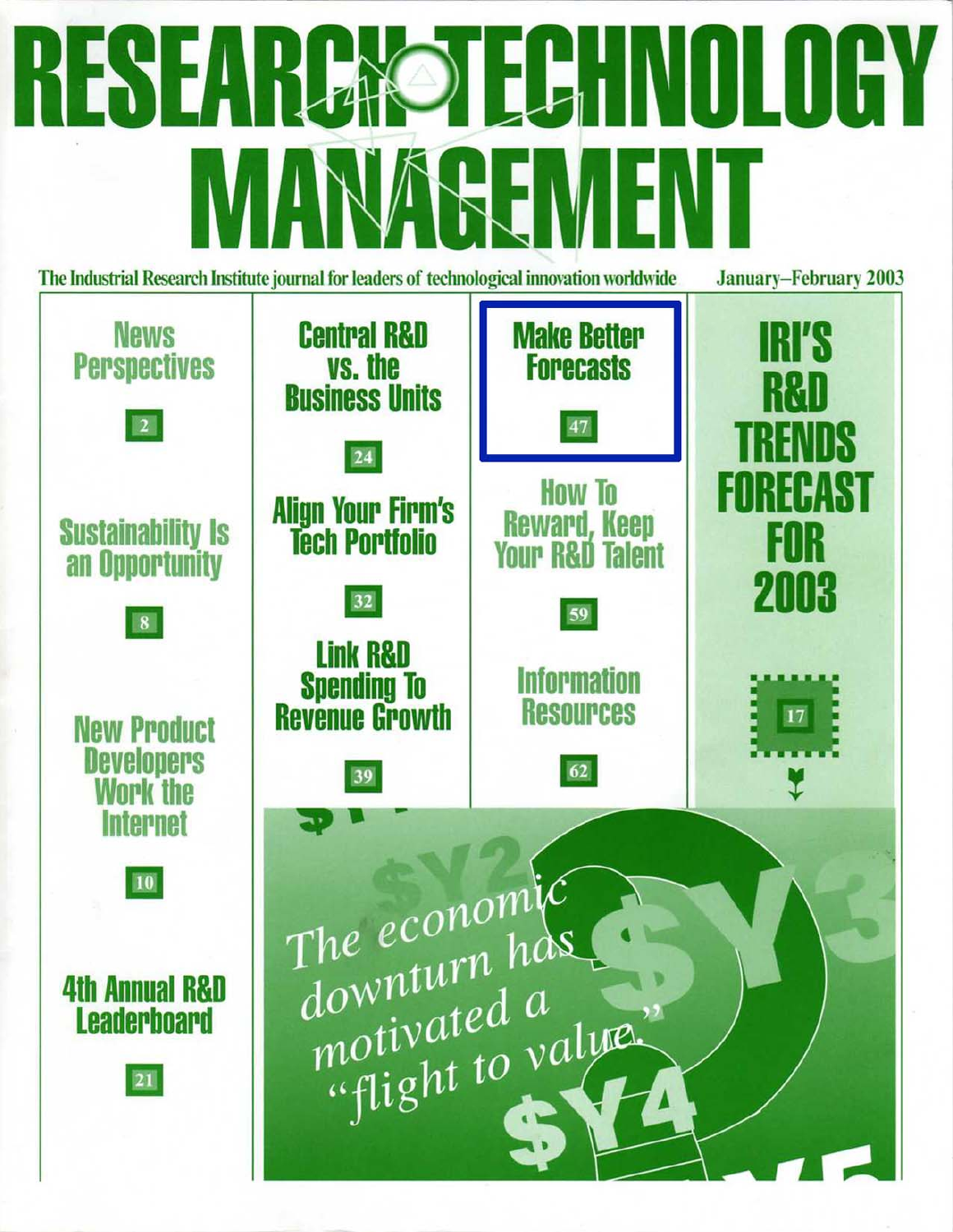# BETTER FORECASTS,<br>BETTER PLANS, BETTER RESULTS

*Enhance the validity and credibility of your forecasts by structuring them in accordance with the five different ways people view the future.*

#### John H. Vanston

Overview: *The value that decision makers place on formal forecasts—and the extent to which they act on those forecasts—depends on their conviction that the forecast is supported by* credible *data, treated in a* logical *manner. Structuring forecasts in accordancewith the different ways that people view the future can enhance both the validity and credibility of the forecasts. These viewpoints can be classified into five categories: extrapolators, pattern analysts, goal analysts, counterpunchers, and extrapolators. Although there are circumstances underwhich each of the different ways of viewing the future is most appropriate, the likelihood of a successful forecast is greatly increased when techniques from several of these viewpoints are used in concert.*

Society's long-term ambivalence about projections of future developments is illustrated by the intriguing fact that at the time Greek city states were basing their military strategies on the predictions of the Oracle at Delphi, the Roman Emperor Justinian decreed the death penalty for anyone engaged in forecasting. (Given

*John Vanston is the chairman of Technology Futures, Inc., an Austin, Texas consulting, research and education company that he founded in 1978. Previously, he was a member of the nuclear engineering faculty at the University of Texas at Austin, and a Lt. Col. in the U.S. Army. His special interests include technology forecasting and planning, innovation, and management of technology in uncertain environments. His publications include* Principles for Electric Power Policy, Technology Forecasting: An Aid to Effective Technology Management, Superconductivity: A Practical Guide for Decision Makers, *and* Innovate! Straight Path to Quality, Customer Delight, and Competitive Advantage. *He received a B.S. in general engineering from the U.S. Military Academy, an M.S. in nuclear engineering from Columbia University, and a Ph.D. in nuclear engineering from the University of Texas at Austin.* **jvanston@tfi.com. <http://www.tfi.com>.**

Rome's subsequent conquest of Greece, it doesn't appear that the entrails-readers provided much help.)

In reality, of course, all important business decisions are based, in large measure, on how decision-makers foresee developments in market demand, competitive threats, new technologies, financial realities, regulatory restrictions, social mores, and a host of other influencing factors.

The key question, therefore, is not whether executives use forecasts, but rather, how they formulate their views of the future and how they act on these views. The value that decision makers place on formal forecasts—and the extent to which they act on these forecasts—depends on their conviction that *credible* data, treated in a *logical* manner, support the forecasts: credible and logical in the mind of the decision-maker, not necessarily in the mind of the forecaster. Therefore, to be useful, a forecast must be both valid—based on solid facts and proven analytical techniques—and credible, meaning convincing to the people making decisions.

The term "valid" instead of "accurate" is used deliberately here. Although all forecasters would prefer that their projections be accurate, actually, the value of a forecast depends not on its specific accuracy but, rather, on the extent to which it contributes to better decisionmaking. In forecasting, being approximately right is always better than being precisely wrong.In fact, the best forecasts are often never borne out because the decision makers have acted to prevent unfavorable predictions from happening.

Structuring forecasts in accordance with the different ways that people view the future can enhance both the validity and credibility of the forecasts. These views can be classified into five categories:

- · Extrapolators.
- Pattern analysts.
- · Goal analysts.

0895-6308/03/\$5.00 © 2003 Industrial Research Institute, Inc.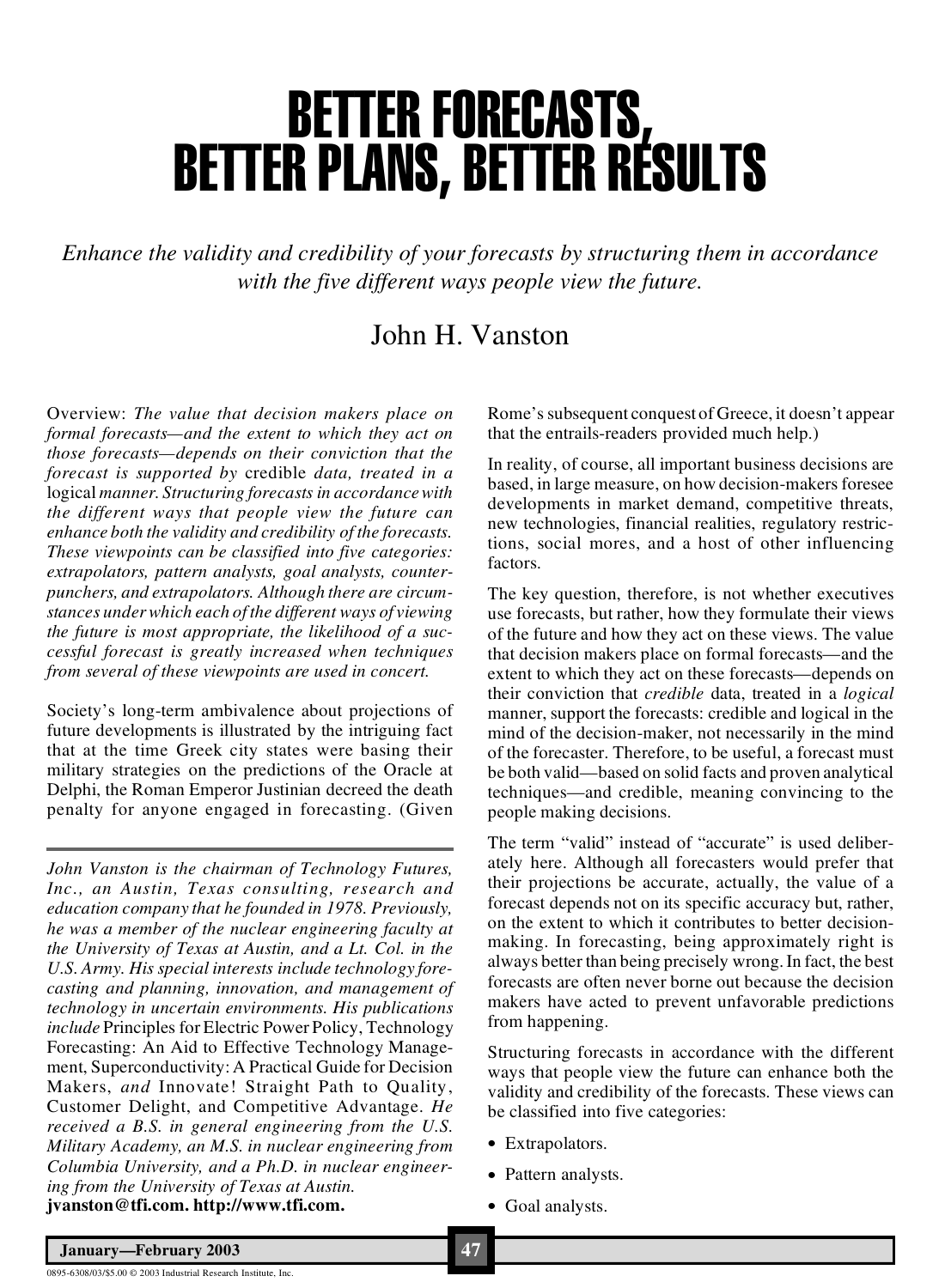- · Counter-punchers.
- Intuitors.

Each of these views has both strengths and shortcomings that motivate their use under certain circumstances and discourage their use in others. There are specific methods and techniques recognized in the forecasting field that can be associated with each category, and each has its supporters and detractors. Almost everyone feels most comfortable with one or another of these views. Although there are no hard-and-fast rules, it seems that most engineers are basically extrapolators, most pure scientists are primarily pattern analysts, and most marketing people are goal analysts. The majority of executives appear to be intuitors, although, interestingly, many characterize themselves as counter-punchers.

These five approaches, individually and in concert, can provide the foundation for a powerful forecasting program. Following are descriptions of these approaches and some associated techniques, along with illustrations of their usefulness.

#### **Extrapolators**

Extrapolators believe that the future will represent a logical extension of the past. They believe that largescale, inexorable forces will drive the future in a continuous, reasonably predictable manner and, therefore, the future can best be forecast by identifying past trends and extrapolating them in a reasoned, logical manner.

Extrapolators normally base their forecasts on straightforward logic that is easily reproducible and that usually provides quantitative results. However, this approach often fails to take into account the fact that changes in driving forces can result in rapid and dramatic changes in trends. For example, the explosion in Internet usage in the 1990s drove the rapid expansion of e-commercebased businesses. The failure of these businesses to produce the expected profits caused dramatic reversals of this expansion.

#### *Techniques and Methods*

· *Trend Extrapolation.—*Uses past data to define a pattern of change and extends that pattern to project future developments(*1,* pp. 18–21; *2,* pp. 169–174; *3,* pp. 21–60).

· *Fisher-Pry Substitution Analysis.—*Uses logistic curve formulations to project the pattern and rate of adoption of a superior new technology in a competitive business environment (*2,* pp. 59–60; *4,* pp. 12–16).

· *Gompertz Substitution Analysis.—*Uses exponential curves to project pattern and rate of adoption of a superior new technology in a consumer goods market (*2,* pp. 59–60; *4,* pp. 17–20).

# Extrapolators believe the future will represent <sup>a</sup> logical extension of the past.

· *Growth Limit Analysis.—*Projects progress in technology advance when approaching physical, perceptual, utility, or structural limits (*1,* pp. 19–20; *5,* pp. 57–62).

· *Learning Curves.—*A special application of the trend extrapolation technique that projects the rate at which the cost of producing a product decreases as cumulative production increases (*2,* pp. 173–174).

Probably the best-known example of the extrapolator approach is "Moore's Law." First postulated by Gordon Moore in the early 1950s, this "law" projects that the number of transistors that can be placed on a given computer chip will double every 18 months. A constant doubling rate can also be described as "constant percentage" improvement or as "exponential" improvement. For most new technologies, exponential improvement in basic parameters is an important part of the development process. Progress of this type is often best projected by plotting performance parameters versus time on semilog graph paper. This process typically results in a straight line that can easily be extended to project future progress. Figure 1 illustrates the regularity of this progress in transistor technology over a three-decade period. During this period, Intel, as well as many other semiconductor manufacturers, has used extrapolations of this pattern to set R&D goals (*7,8*).

Another example of the use of trend analysis to examine future advances in technology is presented in Figure 2, a record of advances in transmission rates in local area networks (*9*). Similar exponential trends have been observed in many other semiconductor, electronics and communications areas, e.g., increases in speed and processing power of computers, decreases in the size and cost of telephone switching systems, and increases in fiber cable capacity. The regularity of such trends supports credible forecasts in the relevant areas.

Trend extrapolation techniques are also often useful in projecting how rapidly a new technology will be adopted in the marketplace. Although most people view technology forecasting in terms of the leading edge of what is technically possible, in the real world, the ability to project market acceptance is often as, or even more valuable than knowing when new technologies will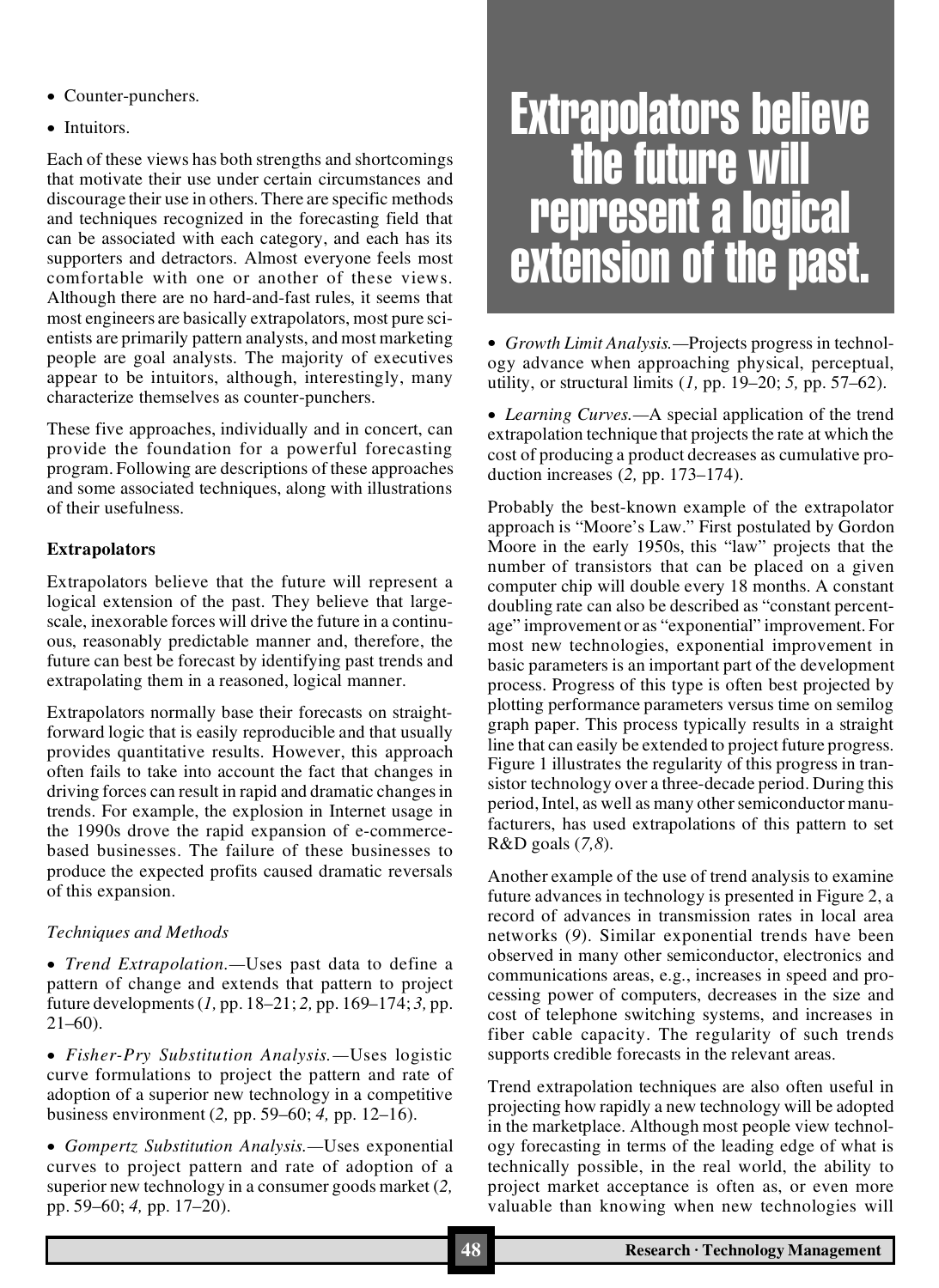emerge. If one understands the dynamics of market takeover, one can make money in both the new and the old technologies. If one doesn't understand these dynamics, he or she can lose money in either technology.

Figure 3 illustrates two forecasts developed for the Telecommunications Technology Forecasting Group (TTFG) to assist local exchange carriers (LECs) in planning for the installation of fiber cable in their "outside plant" networks(*9*). The first forecast was made



*Figure 1.—This graph of Moore's "law" shows the regularity of improvements in transistors over a three-decade period.*



*Figure 2.—This graph displays changes in local area network (LAN) transmission rates over four decades and indicates how the pattern of advance can be used to forecast future rates.*



*Figure 3.—Projections, made at two different dates, of the adoption of fiber cable in LEC outside plant networks.*

## Pattern analysts helieve the futur replicate past events.

in 1997 based on data available from 1995. The second forecast was made in 2000 based on data available from 1999. Although the earlier forecast is slightly more optimistic than the later one, both were valuable to the carriers in their planning processes. This example also shows the importance of updating forecasts as more information becomes available.

#### *Basic Characteristics*

- These techniques are normally valid when the controlling factors are well defined and relatively constant.
- The techniques prove most useful when quantitative projections are required.
- · Use of the techniques requires relevant, accurate data.
- The techniques are often useful in defining important questions about possible changes in driving forces.
- These techniques are of limited value when the forces driving change are in flux.

#### **Pattern Analysts**

Pattern analysts believe that the future will reflect a replication of past events. Powerful feedback mechanisms in our society, together with basic human nature, will cause future trends and events to occur in identifiable cycles and predictable patterns that replicate past experiences. Thus, one can best project the future by identifying and analyzing analogous situations from the past and assessing their applicability to future circumstances.

Pattern analysts take into account the uncanny fact that history often *does* repeat itself. The adoption of color television, for example, closely followed that of blackand-white television and that, in turn, followed the pattern of radio adoption. Thus, one might reasonably forecast the pattern for future adoption of high-definition television by examining the pattern of past adoption of color television. On the other hand, it is quite possible to choose an invalid analogy, and, in any case, future developments never exactly replicate past analogies.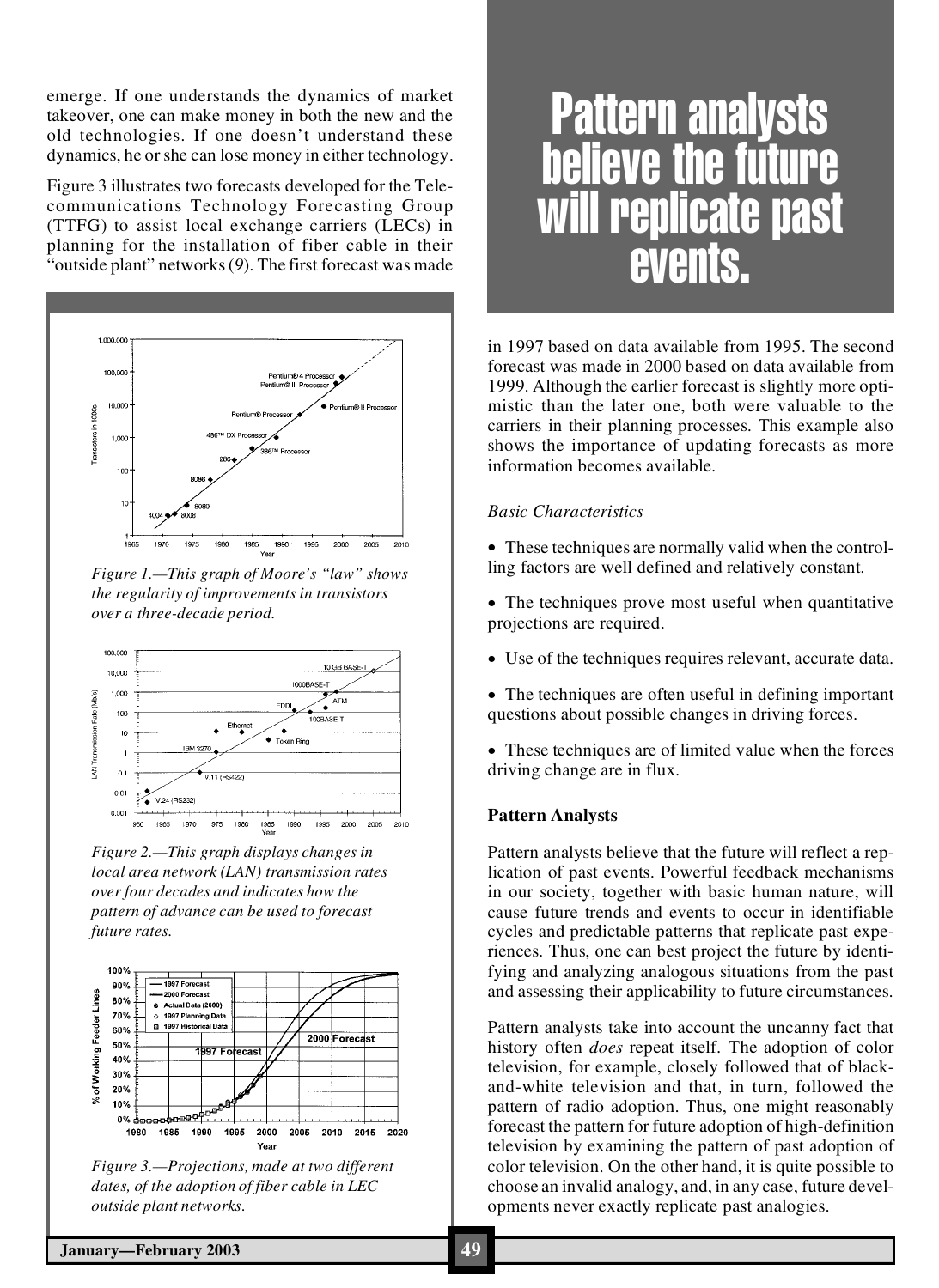#### *Techniques and Methods*

· *Analog Analysis.—*Uses one or more analogous situations to project future trends or events (*2,* p. 104; *5,* pp. 39–52).

· *Precursor Trend Analysis.—*Projects future developments in a lagging technology by correlating them with previous developments in a related leading technology. For example, one might project developments in commercial automobiles by correlating them with developments in racing cars (*1,* p. 21; *2,* p. 122; *5,* pp. 39–52).

· *Morphological Analysis.—*Allows envisioning new products and services by first defining the essential functions involved in current products and services and then postulating alternate ways for accomplishing each of these functions and new ways of combining them (*1,* pp. 31–32; *2,* pp. 105–106; *10,* pp. 158–162).

· *Feedback Models.—*Refine forecasts by giving special attention to the effects of one development on other related developments. For example, the increasing adoption of facsimile machines increased their perceived value and thus promoted further adoption (*1,* pp. 40–42; *2,* p. 96; *10,* pp. 228–234).

Figures 4 and 5 illustrate pattern analyst techniques in developing business strategies (*11*). Another example was the 1993 request by the TTFG that Technology Futures, Inc. (TFI) help it develop a forecast for the adoption of high-definition television (HDTV) in the United States. Based on past experience, TFI projected that there would be no serious adoption of HDTV before industry standards had been developed. A review of the then current standards activities indicated that standards would be developed in about two years, i.e., in 1995. Experience in similar technologies indicated that 1% acceptance would occur about five years after standards adoption, i.e., in 2000. Finally, it was projected that

further adoption would follow the pattern established by color television. The combination of these pattern analyst assumptions led to the forecast shown in Figure 6 (*4,* p. 25).

#### *Basic Characteristics*

• These techniques are normally valid only when truly analogous examples exist.

• These techniques are most useful when changes are first becoming manifest and little hard data are available.

• In using these techniques, it is best to use a number of analogies if they are available.

• To have acceptable validity, the driving forces behind both the new and the analogous development must be reasonably well understood.

• Problems with these techniques often arise when the dissimilarities between the new and old examples are not clearly recognized.

#### **Goal Analysts**

Goal analysts believe that the future will be determined by the beliefs and actions of a collection of individuals, organizations and institutions. The future will represent the overall aggregate of these many impacting forces. Thus, the future can best be projected by examining the stated and implied goals of various decision-makers and trendsetters, determining the extent to which each can affect future trends and events, and assessing the longterm results of their actions. Goal analysts recognize that neither technical nor non-technical advances take place in a vacuum and understand the impact of strongly held beliefs and opinions in real-world situations. However, while evaluating the role of various stakeholders, there is the danger of overlooking the inexorable forces that will



*Figure 4.—Growth in annual sales of a number of consumer electronics products during the early phases of their commercial adoption. Obviously, in all cases, the early adoption rates were quite impressive.*



*Figure 5.—In each case, sales growth decreased dramatically after the initial rapid growth period. A perceptive forecaster would, of course, take note of these adoption patterns when projecting sales growth for any analogous consumer electronics product.*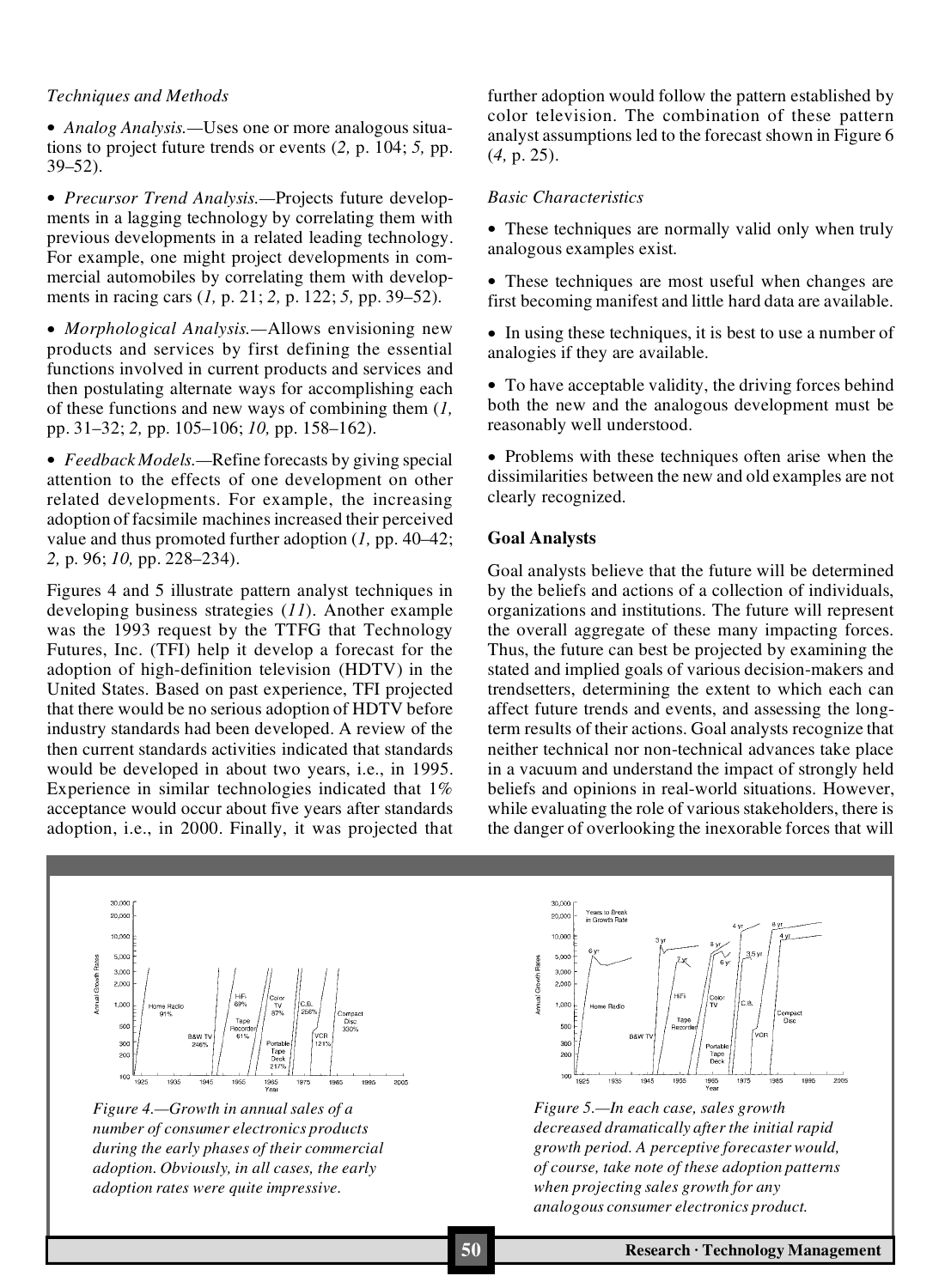drive change, regardless of the actions of any individual or organization or combination thereof.

#### *Techniques and Methods*

· *Impact Analysis.—*A technique for uncovering and analyzing the non-obvious, often overlooked, impacts and implications of various trends, events or decisions. It involves the initial identification of immediate, direct impacts and implications, followed by identification of secondary, tertiary, and higher-order impacts (*1,* pp. 29–31; *2,* pp. 303–323; *12*).

· *Content Analysis.—*Identifies emerging trends by collecting, correlating and analyzing information contained in newspapers, magazines, trade journals, etc. The underlying concept is that the amount of information about a trend included in the selected publications reflects the probability and importance of that trend (*13*).

· *Stakeholder Analysis.—*Evaluates the impact that various stakeholders may have on the development of a particular trend or event. Its use involves identifying individuals and organizations that might be impacted by a trend, event or decision. Then, the nature and extent of their influence on the subject is evaluated, and the actions that might be taken to minimize opposition and take advantage of supporters are considered (*14*).

· *Patent Analysis.—*Identifies and evaluates potential business opportunities by examining the number, type and pattern of patents approved and rejected over a selected period of time (*2,* p. 301).

Examples of the impact, positive and negative, of determined individuals and groups abound, including:

· Research on stem cells for medical use has been markedly restricted by anticloning groups.



*Figure 6.—This graph projects the percentage of U.S. households currently owning television sets that would own HDTV sets in the years indicated. It has been recently estimated that between 1% and 2% of U.S. households now own such sets.*

## Goal analysts believe actions and beliefs will determine the future.

· Research on biological processes has been accelerated because of the recent anthrax scare.

· Research on quantum computers has been accelerated because of the need of government intelligence agencies for greater data security.

• Adoption of HDTV is being accelerated by government regulations requiring all TV sets to be HDTVcompatible by 2008.

· Research on missile defense has been accelerated by perceived threats of nuclear attack (and the potential for profits in the defense industry).

Often, forecasts of future developments can be based on perceptions of human behavior, rather than on the actions of particular individuals and organizations. For example, in 1987, TFI projected that wireless communications would be a major competitor with wired communications in the United States by the late 1990s. This forecast was based on the belief that the country's obsession with mobility would significantly drive research, commitment and investment in the technology. In 1988, there were fewer than a million wireless subscribers in the United States, and the common wisdom was that the expensiveness of wireless communications would relegate it permanently to a role complementary to the wired network. By 2000, there were more than 100 million wireless subscribers and, in many cases, these subscribers had dropped their wireline services altogether (*15,16,17*).

In any forecast utilizing the goal analyst approach, the impacts of many different groups must be considered. For example, in a recent forecast of the development of communications platforms located in the stratosphere over cities, more than 100 stakeholders were identified, including:

- · Federal Aviation Administration,
- Air Transportation Safety Board,
- Department of Air Force,
- airport authorities,
- airlines,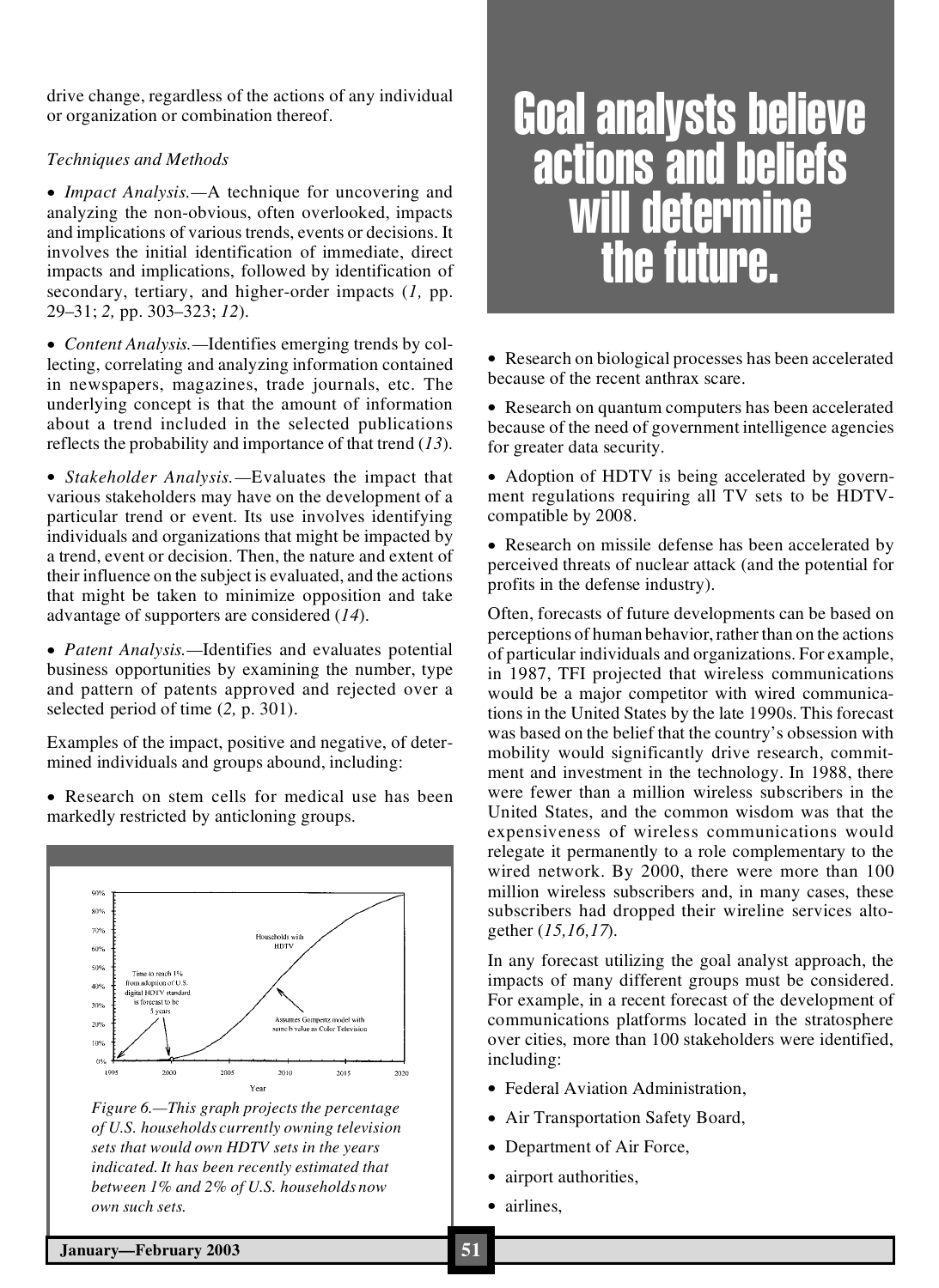- airline unions.
- · Chambers of Commerce,
- aviation equipment manufacturers,
- · competitive communications suppliers,
- and air passenger associations.

Because the successful development of the technology would be impacted in different ways and to different degrees by each of these groups, a method for analyzing the impacts was necessary. The method employed was a stakeholder analysis, in which the impacting organizations and individuals were identified, and the nature and importance of their impacts were defined and recorded. To simplify the simultaneous analysis of all of the impacts, a Stakeholder Perception Map, similar to the one shown in Figure 7, was formulated. This map assisted in both the selection of the particular platform to be developed and a forecast of the time required to develop the platform and establish a profitable business. One result of this analysis, for example, was the elimination of one candidate technology (a tethered airship), because of widespread opposition.

#### *Basic Characteristics*

- · These techniques are particularly useful when exogenousfactors may be significant.
- These techniques may be of real value when there is a strong possibility that key stakeholders might otherwise be overlooked.

• The logic of some stakeholders, particularly those opposed to the matter under consideration, may not be apparent to those supporting the matter.

# Counter-punchers e the **result** unpredictable events and actions.

• The passion of opponents will seldom be overcome by the greater passion of proponents.

· The value of these techniques may be limited when the stakeholders are not easily defined.

#### **Counter-punchers**

Counter-punchers believe that the future will result from a series of events and actions that are essentially unpredictable and, to a large extent, random. Therefore, one can best deal with the future by identifying a wide range of possible trends and events, carefully monitoring developments in the technical and social environments, and maintaining a high degree of flexibility in the planning process.

Counter-punchers take into account the complex, interactive nature of oursociety and the fact that the results of events and decisions are often quite different from those intended or expected. A counter-puncher mentality, it should be noted, may minimize the value of planning that is based on best judgments supported by valid forecasts.

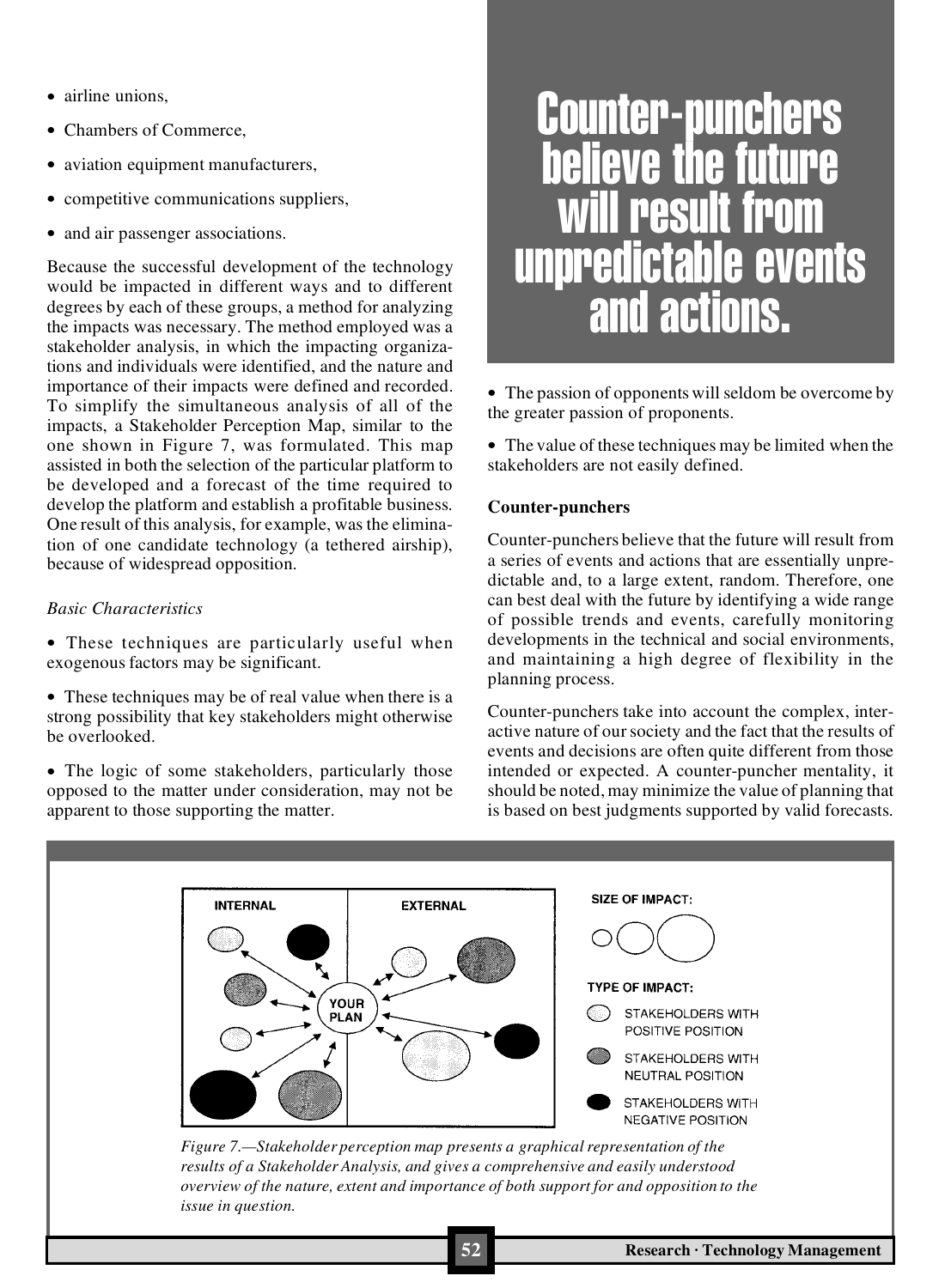#### *Techniques and Methods*

· *Scanning, Monitoring and Tracking.—*Includes various techniques for identifying, at an early time, emerging trends and events of importance to an organization. All of these techniques involve the identification, evaluation, analysis, archiving, and dissemination of information. They vary in purpose, focus and utilization (*1,* pp. 13–17; *2,* pp. 93–94, 132–133, 298–299; *10,* pp. 198–201).

· *Alternate Scenarios.—*Develop descriptions of different, feasible business environments in which an organization might be forced to operate. The technique can add rigor and flexibility to the planning process (*1,* pp. 38–40; *2,* pp. 93–94, 132–133, 298–299; *10,* pp. 156– 167).

· *Cross-Impact Analysis.—*Permits accounting formally for the interactive impacts that selected trends and events may have on other related trends and events (*1,* pp. 36–38; *2,* pp. 223–241; *10,* pp. 298–300).

In a study for the National Science Foundation, TFI was asked to define the role that the federal government should play in ensuring an adequate supply of electric power in the United States. The most effective policy would, of course, depend on a number of factors (e.g., population, gross national product, international agreements, pollution levels), none of which could be predicted with assurance. Therefore, it was decided to define a series of feasible futures that would essentially bound the range of possibilities, and to develop policy recommendations that would reasonably address any of these possible futures. Six possible scenarios were developed, representing, respectively, a Surprise-Free Future, an Expanded Economy Future, an Economic



*Figure 8.—Projected total energy usage and the fraction of energy represented by electricity in 2010. Point A represents the* Surprise Free Future; *B, the* Nuclear Resurgence Future; *C,* the High Technology Future; *D,* the Expanded Economy Future; *E,* the Post-Industrial Future; *and F,* the Economic Malaise Future. *One Q represents one quadrillion BTUs of energy.*



Malaise Future, a High-Technology Future, a Post-Industrial Future, and a Nuclear Resurgent Future (Figure 8). Appropriate federal policies for each of these scenarios were defined, as well as an overall set of policies that took all of the scenariosinto account(*18,* pp.  $21 - 52$ ).

The first major conclusion derived from this analysis was that a significant increase in R&D could best provide the flexibility required to plan for the multitude of possible futures. The second was that, given the uncertainty of power needs, having an excess power capacity was more preferable than having a shortage. However, it was believed unreasonable to expect electric utilities to bear the full risk of overbuilding; rather, various elements of the society must share the risk. Recent developments in California reflect the validity of these conclusions.

#### *Basic Characteristics*

· These techniques are most useful in volatile environments.

- · They require continuous updating to be useful.
- · To be effective, mechanisms must be in place that allow quick response to situational changes.
- The value of these techniques is limited when changes are driven primarily by established long-term trends.

#### **Intuitors**

Intuitors are convinced that the future will be shaped by a complex mixture of inexorable driving forces, random events, and the actions of key individuals and institutions. Because of the complexity and interactivity of modern society, no rational technique can be used to forecast the future; the best method is to gather as much information as possible, and then depend on personal intuition (i.e., our subconscious information processing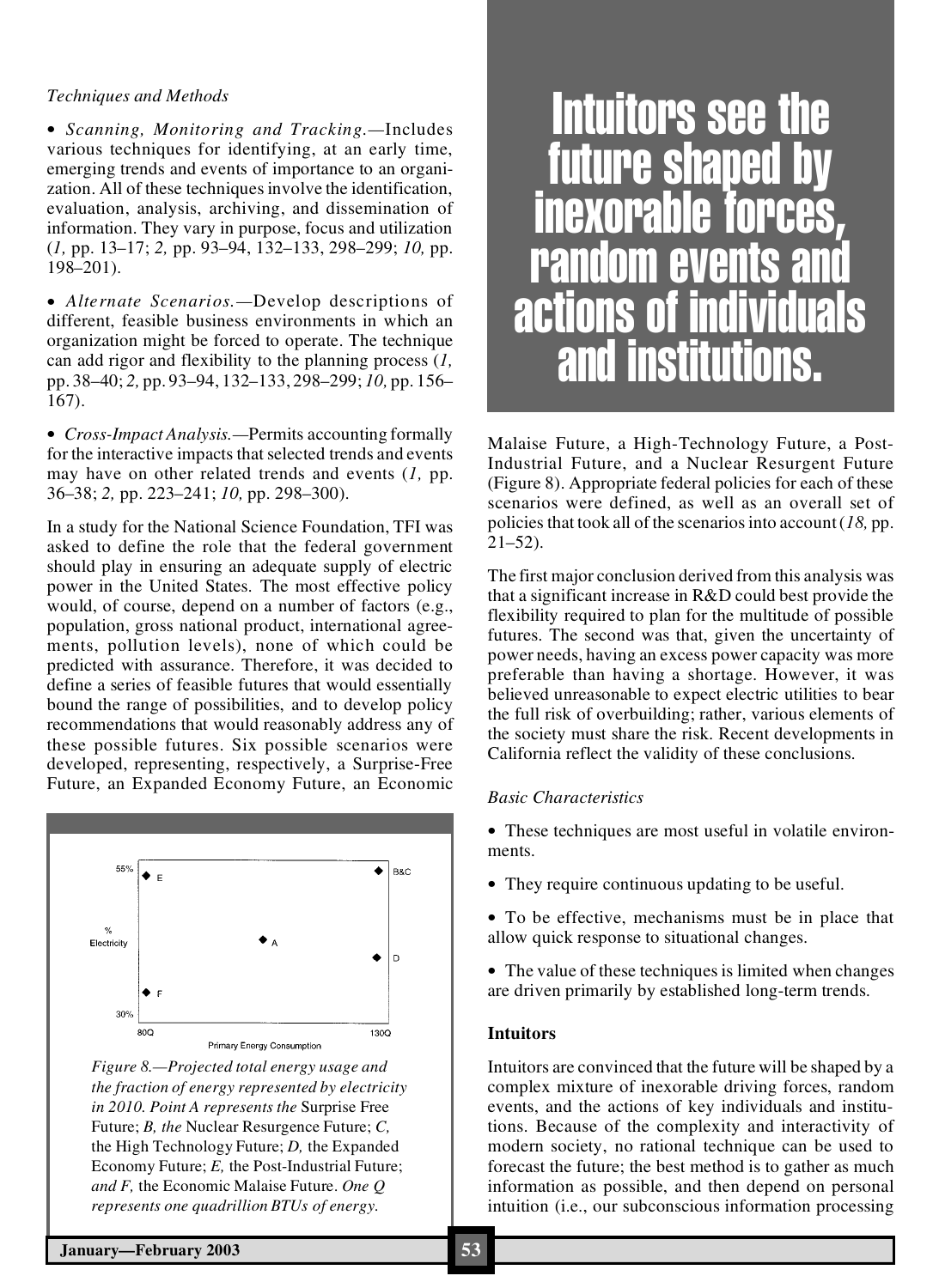capabilities) to provide meaningful speculations and insights.

Intuitors take advantage of the marvelous, not-wellunderstood capability of our brains to integrate vast amounts of information and varied experiences into a synthesized whole. Experiments have shown that certain individuals have extremely reliable intuition and can use it to select innovative options that appear almost magical to others. However, excessive dependence on intuition may result in failure to take into account important, relevant information.

#### *Techniques and Methods*

· *Delphi Surveys.—*Utilize multiple-round, anonymous input from a panel of subject matter experts to elicit rational projections, promote dialectic interchange, and reach approximate consensus (*1,* pp. 25–26; *2,* pp. 214– 217; *10,* pp. 41–46; *19,* pp. 116–133).

· *Nominal Group Analysis.—*A group expert opinion technique that causes participants to use their skills in originating new ideas, evaluating the ideas of others, intelligently addressing differences in opinion, and rating a series of ideas according to agreed-upon criteria. This technique promotes active participation by all members of the group (*1,* pp. 27–28; *2,* pp. 209–212).

· *Structured and Unstructured Interviews.—*A series of techniques involving personal interactions between a person gathering information and a group of people with expertise in a particular subject area. In structured interviews, the questions to be asked and the manner in which they are to be addressed are formulated before the interviews to ensure consistency and minimize bias. Unstructured interviews are more informal than structured ones, and the person conducting the interview normally allows the experts to fashion the interviews according to their own personalities and interests (*1,* pp. 26–27; *2,* pp.  $89 - 92$ ).

In a recent study of how an effective knowledge management (KM) program could be established at a federal government agency, a nominal group analysis was conducted with 16 KM experts from various federal agencies, commercial organizations, consulting groups, service providers, and academic institutions. The group identified 126 actions the agency could take to promote such a program. After discussing each suggested action, the group rated them in terms of long-term impact, ease of application, and time required for successful implementation. Based on this analysis, the agency made major modifications in its KM program, including setting up a formal KM implementation team (*20*).

#### *Basic Characteristics*

• The techniques are most useful when the overall situation is poorly defined.

• They often prove useful in identifying emerging changes in driving forces.

· They are quite effective in uncovering imaginative concepts.

· Selecting and engaging qualified experts often presents a major challenge when using these techniques.

• Intuitor techniques are normally of limited value when quantitative rigor is required.

#### **Use of Multiple Techniques**

As indicated, situations occur in which each of the different ways of viewing the future is most appropriate, and both individual forecasters and individual decisionmakers are typically more comfortable with some of the approaches than with others. However, the real challenge is not to determine which of these approaches is the "right" one, or even which is best; the challenge is to use these different approaches in concert to develop sound, credible, comprehensive forecasts.

Research indicates that there are two primary reasons why forecasts fail:

- · Reliance on outdated, irrelevant, or inaccurate data.
- · Use of an inappropriate forecasting model (*21*).

As an example of an inappropriate model, consider two approaches that were used to examine and forecast highway traffic safety in the United States in the mid-1990s. Figure 9 presents the results of a study conducted by Ralph Lenz, one of the pioneers of the technology forecasting discipline (*22*). This graph shows the continuing dramatic decrease in the number of automobile deaths over a period of almost eight decades.

Figure 10 presents the results of a similar study conducted by Caesar Marchetti of the Institute of Applied Systems Analysis. This study indicates that, for the same period, the number of deaths per 10,000 registered drivers remained about the same, i.e., 23. From these data, it appears that there is some sort of societal homeostasis process in place, whereby if the number of deaths exceeds an acceptable level, processes such as the establishment of the Mothers Against Drunk Driving arise to decrease the death rate. On the other hand, if the number of deaths falls below the apparently acceptable level, actions are taken, such as raising speed limits, that restore the balance.

Plainly, the Lenz study indicates that automobile safety in the United States consistently improved over an 80-year period and that, in all likelihood, this improvement will continue. Conversely, the second study indicates that safety remained essentially constant for the same period and will likely remain so for the foreseeable future. Which analysis is correct? Obviously, both each addresses a different issue. The decrease of deaths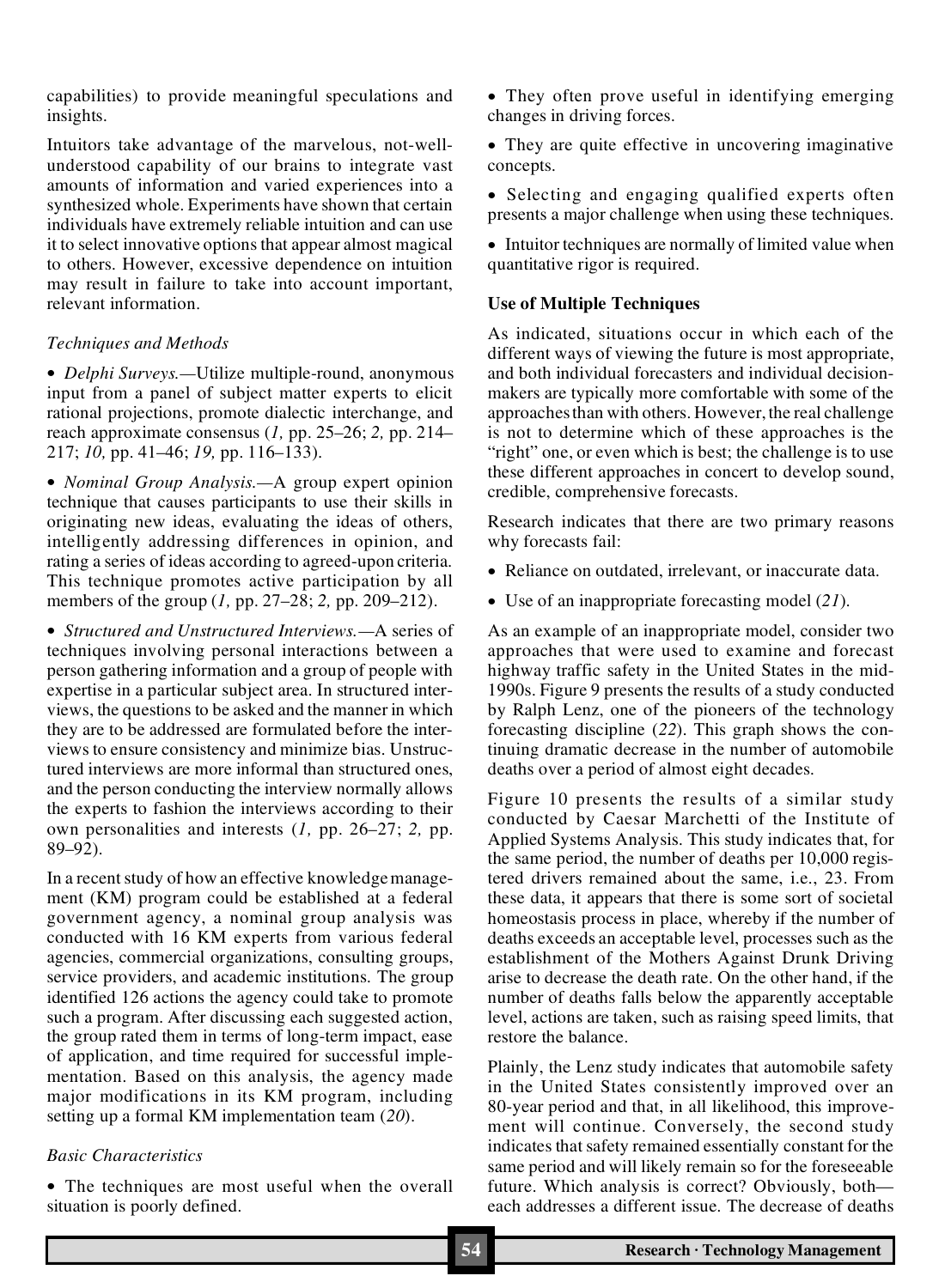

*Figure 9.—How the number of people killed in automobile accidents for each million miles driven has changed over an 85-year period.*



per mile driven is offset by the fact the Americans are now driving more miles. The point is that a forecast based solely on either model could be subject to misinterpretation.

One approach to minimizing reliance on an inappropriate model is to use a series of methods when making the forecast. The likelihood of a successful forecast is greatly increased when at least one technique from each of the five viewpoints is used. If the results from each of the techniques are essentially the same, one can feel reasonably comfortable with the result. If, on the other hand, the results are significantly different, the reasons for these differences should be analyzed. This multi-method process will not only result in more valid forecasts, but will also contribute to the acceptance of the forecast by decision-makers because there will be at least one method to which each one will relate and, therefore, accept.

An understanding of the multi-model strategy can also assist in the organization of forecasting groups, either permanent or ad hoc. To ensure that all approaches are considered, the group should ideally include a mixture of different forecasting types. Although most individuals evidence elements of each of the five approachesin their forecasting activities, almost everyone leans naturally toward one or two approaches over the others. Selecting a mixture of forecasting types minimizes the possibility of neglecting one or more of the listed viewpoints.

A final application of the multiple-model strategy involves the individual. In order to make more valid forecasts, people must recognize their natural propensities and force themselves to consider situations from all of the various viewpoints.If a person is a natural extrapolator, for example, he/she should force him/herself to consider how a pattern analyst, goal analyst, counterpuncher, and intuitor would look at the situation. This self-discipline will minimize the probability of being trapped by an overly restricted viewpoint. We are all, of necessity, prisoners of our own pasts.

#### **X Corp's Options**

A few years ago, our company was asked by the planning committee of a medium-sized chemical company (X Corp) to assist them in addressing a major strategic challenge (*23*). A major market of the company was in bulk plastic material, and this market was being threatened by a new process utilizing an advanced catalyst developed by a much larger chemical company (Y Corp). This new catalyst would allow production of a superior plastic at a lower cost. The larger company was willing to license the use of the new catalyst to X Corp, but only



*Figure 11.—How demand for various types of plastics will develop over time in the industrial liners market sector. One line shows the total market for plastics in the segment, one shows the market for the old plastics, one for the new plastic, and one shows how the potentialsales of the X Corp in old plastics would be impacted by the emergence of the new plastic.*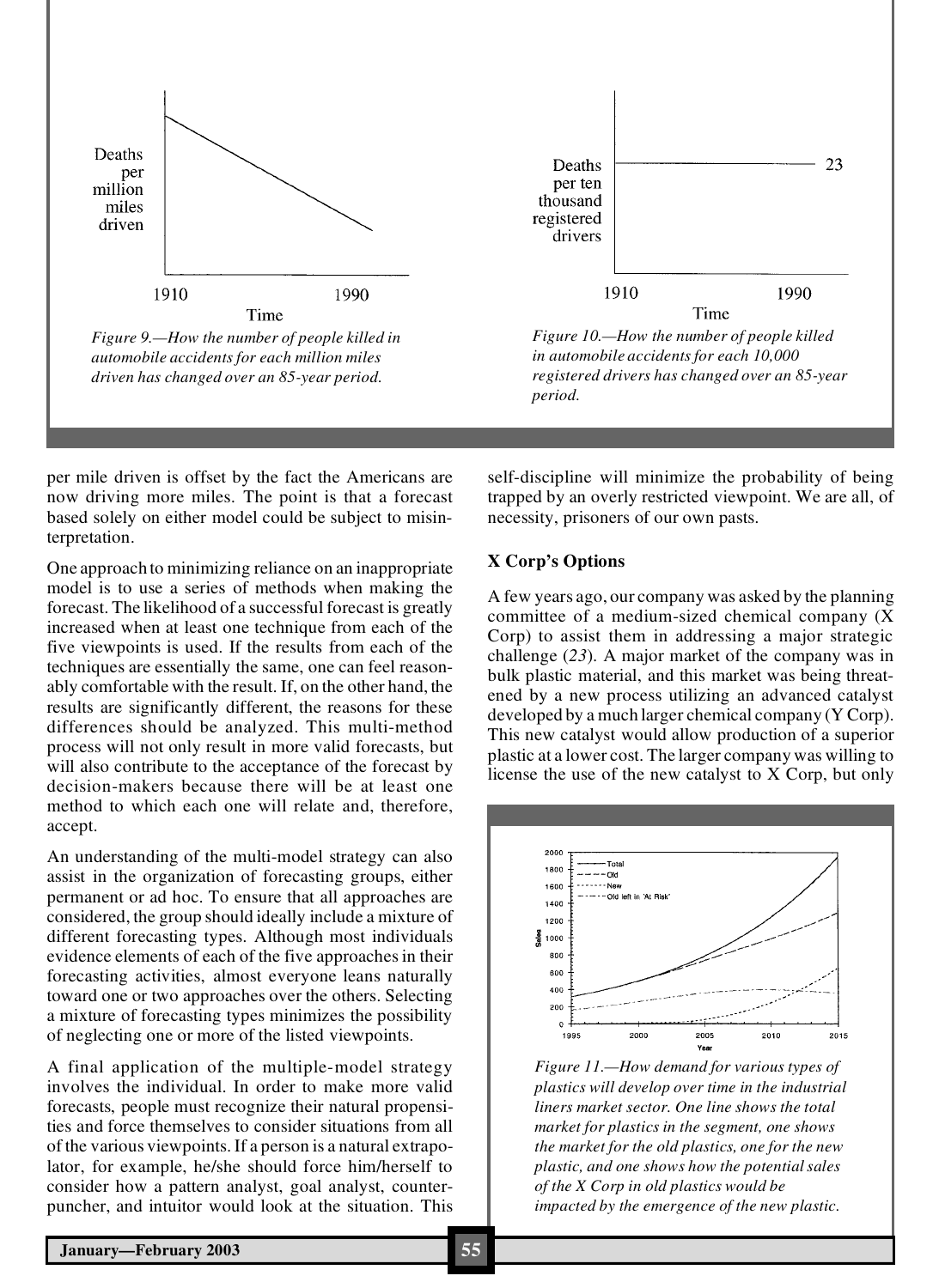under conditions that were both expensive and very restrictive. X Corp, therefore, was faced with the following options:

• License the catalyst in spite of the cost and restrictions.

• Postpone licensing with the expectation that costs and restrictions will eventually be eased (this option would probably result in loss of profits and market position).

· Develop a comparable catalyst independently.

It was apparent that the most desirable option would depend, in large measure, on future markets for the new plastic, as well as the rate of technical advance in the area. We determined that future market demand could best be projected by use of either Fisher-Pry or Gompertz substitution analysis (*extrapolator model*). However, since substitution of the new plastic was just beginning, there were no data available for conducting this analysis.

Therefore, it was decided to use data from a similar past substitution process, i.e., the substitution of low-density plastics for high-density plastics (*pattern analysis model*). This analysis not only demonstrated that the use of the Gompertz approach was more appropriate than the Fisher-Pry approach, but also provided parameters that allowed projecting how rapidly the new plastics would replace those currently being used.

The next steps were to define the individual segments of the total market, to determine how vulnerable each market was to substitution, and to project how rapidly the new plastics would take over each market segment. The segment definition was accomplished by personal interviews, and the market vulnerability was determined by a Delphi survey using X Corp and supplier personnel (both *intuitor model* techniques).

In utilizing Gompertz analysis, it is necessary to determine a starting point of substitution (normally when

|  | 1. MPE producers form alliances with other<br>resin producers.                           | 9.14                          |                                        | 6.14            | 8.29 | 7.77 |  |
|--|------------------------------------------------------------------------------------------|-------------------------------|----------------------------------------|-----------------|------|------|--|
|  |                                                                                          | Range of Impact<br>$(+3 - 8)$ |                                        |                 |      |      |  |
|  |                                                                                          |                               | [Consistant-1&6]                       |                 |      |      |  |
|  | 2. MPE overcomes processability problems<br>in commodity LLDPE market.                   | 8.14                          |                                        | 8.00            | 5.00 | 7.46 |  |
|  |                                                                                          |                               | Range of Impact                        |                 |      |      |  |
|  |                                                                                          |                               | $(+3 - +10)$                           |                 |      |      |  |
|  |                                                                                          |                               |                                        | [Consistant-2]  |      |      |  |
|  | 3. MPE suppliers adopt end-use patents<br>restrictions that reduce market growth         | 8.14                          |                                        | 6.29            | 7.57 | 7.29 |  |
|  | of MPE.                                                                                  |                               | Range of Impact                        |                 |      |      |  |
|  |                                                                                          |                               | $(-10 - 18)[1 + 6]$<br>[Consistant-14] |                 |      |      |  |
|  |                                                                                          |                               |                                        |                 |      |      |  |
|  | 4. Metallocene producers adopt strategies<br>for rapid recovery of metallocene R&D costs | 6.43                          |                                        | 6.86            | 7.86 | 6.89 |  |
|  | by maintaining high licensing costs, tight                                               |                               | Range of Impact                        |                 |      |      |  |
|  | enforcement of restrictions, and other<br>aggressive practices.                          |                               | $(-10 - +10)[1+, 6]$<br>[Consistant-8] |                 |      |      |  |
|  |                                                                                          |                               |                                        |                 |      |      |  |
|  | 5. MPE creates new non-PE market<br>opportunities.                                       | 9.57                          |                                        | 4.29            | 6.71 | 6.89 |  |
|  |                                                                                          |                               | Range of Impact                        |                 |      |      |  |
|  |                                                                                          |                               | $(0 - +10)$                            |                 |      |      |  |
|  |                                                                                          |                               | [Consistant-10]                        |                 |      |      |  |
|  | 6. One large competitor announces a major<br>new plant dedicated to metallocene tech-    | 8.43                          |                                        | 5.71            | 5.86 | 6.83 |  |
|  | nology with an initial capacity share of 3+%                                             |                               | Range of Impact                        |                 |      |      |  |
|  | in same market segment in which X Corp                                                   |                               | $(+2 - +10)$                           |                 |      |      |  |
|  | participates.                                                                            |                               |                                        | [Consistant-15] |      |      |  |

*a group of forecasts.*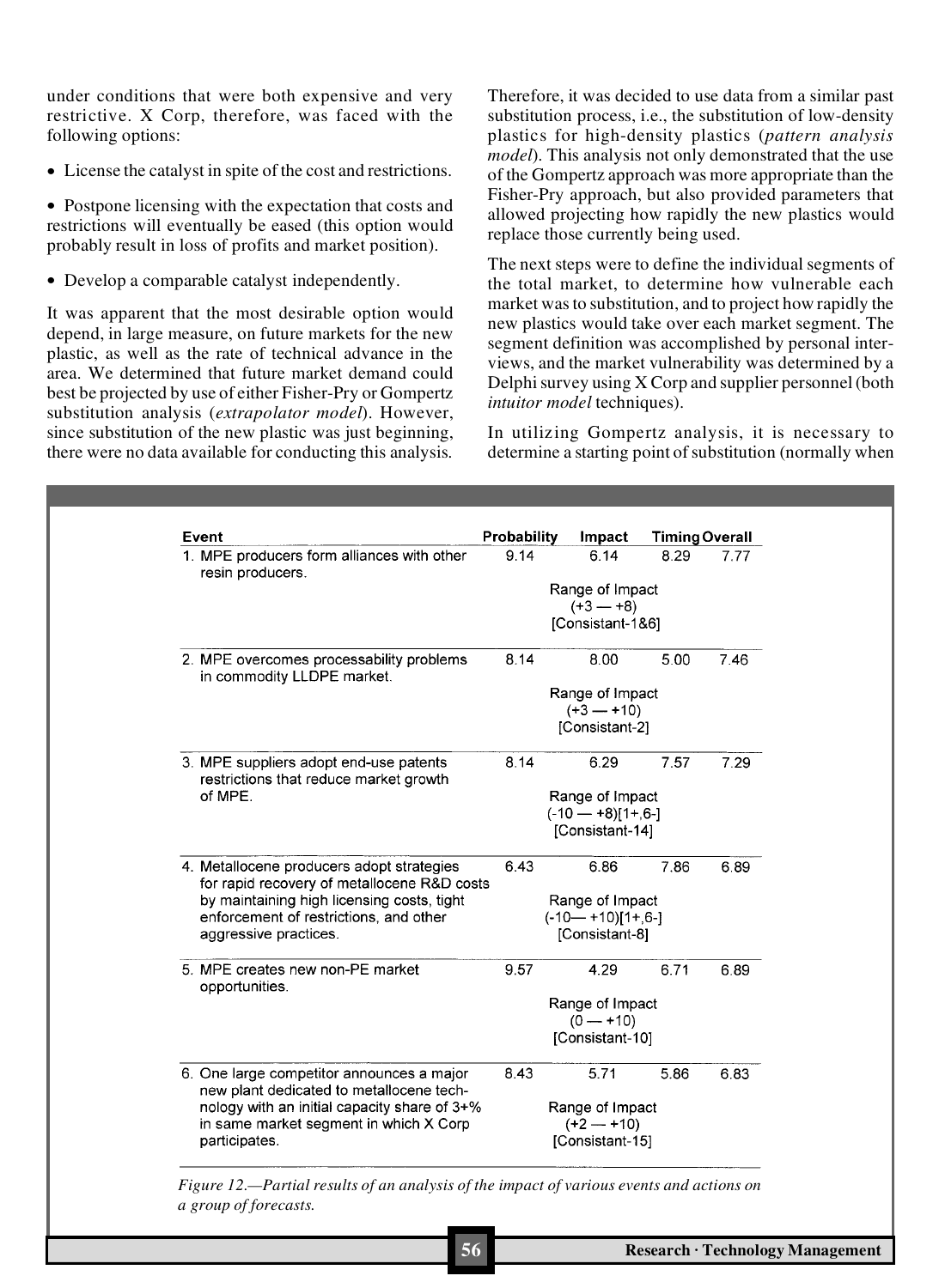1% of the total market has been captured), as well as a basis for projecting the rate of substitution. Two chemical industry data sources were used to determine when adoption of the new plastic had or would reach  $1\%$ in each market segment. These data were based on manufacturers' plans for how much plastic of each type they would use in the coming year.

Based on this starting point input, the rate parameters previously determined, and projections of total plastic use in each market segment, forecasts were made of demand for both old and new plastics. Figure 11 shows the results of one set of forecasts: for old and new plastic usage for industrial liners.

Obviously, the total market for each type of plastic would be the sum of the individual segment markets.

It was apparent that the resulting forecasts might be impacted by exogenous events, such as actions by competitors, suppliers and customers, changes in the market environment, and a host of other factors. Therefore, it was decided to test the forecast against possible impacting factors. To accomplish this test, a group of X Corp and non-X Corp people were asked to list events and actions that might affect the forecast, to estimate the probability of these events or actions occurring, and the potential impact of these events and actions, and the time period in which they were most likely to occur (*goal analysis model*). Figure 12 shows a portion of the results of this activity. These results were used to review, and where appropriate, modify the basic forecast. This activity identified and evaluated 17 important impacting events and actions. Of these, 14 indicated that acceptance of the new plastics would occur sooner than projected and three later than projected. This result strongly suggested that adoption of the new catalyst would occur sooner than originally forecast, and appropriate adjustments were made.

The overall analysis of the various forecasts indicated that if X Corp did not utilize the new catalyst, it would be able to maintain its current sales in the old plastic.